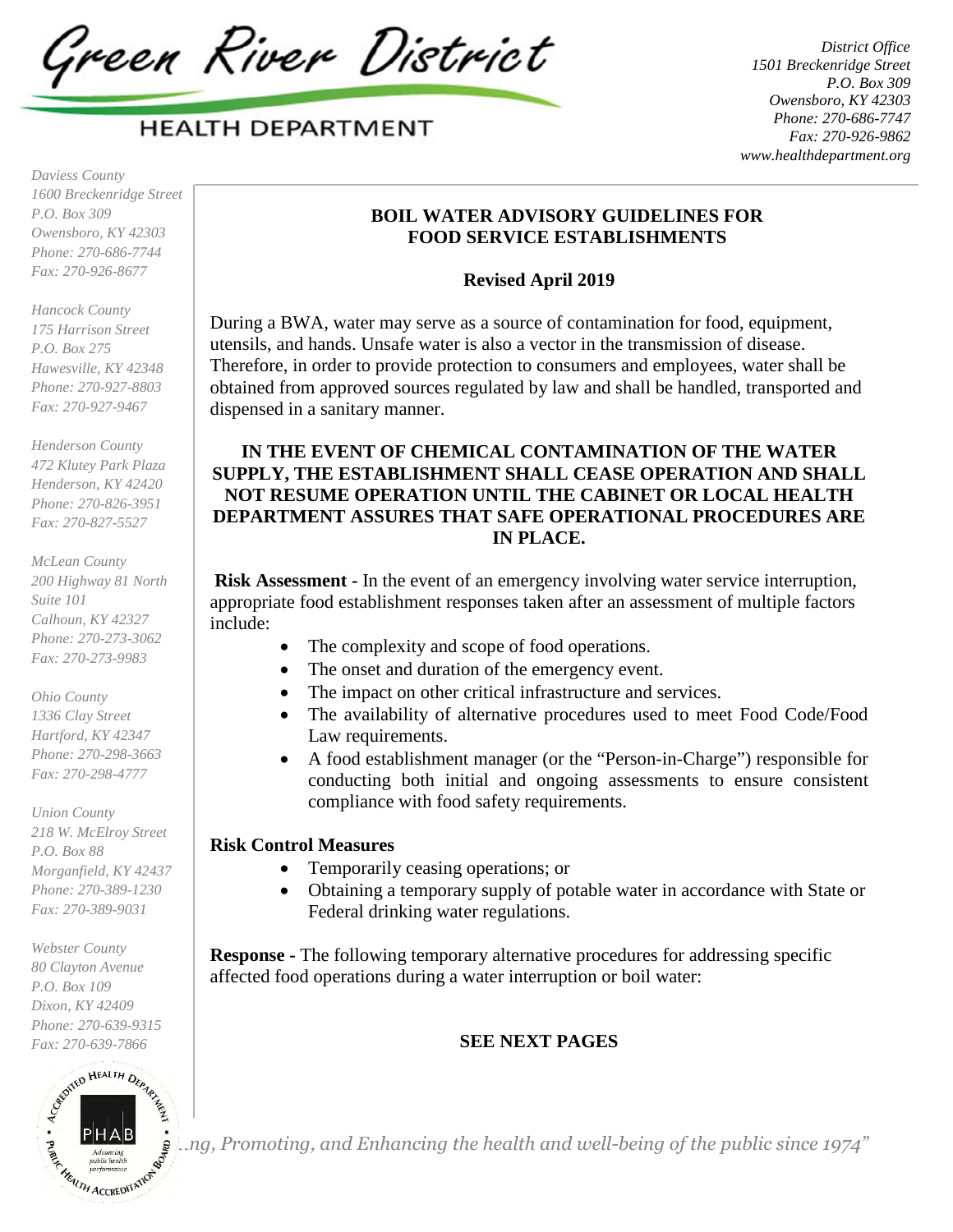Green River District

# **BOIL WATER ADVISORY GUIDELINES FOR FOOD SERVICE ESTABLISHMENTS**

## **Revised April 2019**

During a BWA, water may serve as a source of contamination for food, equipment, utensils, and hands. Unsafe water is also a vector in the transmission of disease. Therefore, in order to provide protection to consumers and employees, water shall be obtained from approved sources regulated by law and shall be handled, transported and dispensed in a sanitary manner.

## **Alternative Procedures during a Boil Water Advisory**

The following are temporary alternative procedures that can be taken to address specific affected food operations during boil water advisory. Where "boiled" water is indicated, the water must remain at a rolling boil for **at least three minutes.**

#### **Handwashing**

- Use heated bottled water, boiled water or safe water hauled from an approved public water supply.
- Temporary handwashing stations shall be set up for all food service operations using water from approved sources or from commercially bottled water or boiled water. Hand washing shall be followed up with hand sanitizer.

#### **Drinking Water**

Use commercially bottled water

#### **And/Or**

Haul water from an approved public water supply in a covered sanitized container

#### **And/Or**

- Arrange to use a licensed drinking water tanker truck.
- No bare-hand contact of RTE foods still applies without exception.

#### **Beverages made with water-including post mix carbonated beverages, auto-fill coffee makers, instant hot water dispenser, juice, tea, etc.**

 Discontinue use of post-mix carbonated beverage machine, auto-fill coffee makers, instant hot water heaters, etc. using auto-fill.

#### **Ice Making**

- Discard existing ice and discontinue making ice
- Use commercially manufactured ice.

#### **Preparing Food Products Requiring Water**

- Discard any ready-to-eat food prepared with water prior to the discovery of the contamination.
- Prepare ready-to-eat food using commercially bottled or boiled water.

#### **Washing/Soaking Produce**

- Use pre-washed packaged produce.
- Use frozen/canned fruits and vegetables.

#### **And/Or**

Wash fresh produce with boiled, commercially bottled water, or safe potable water hauled from a public water supply.

#### **Cleaning and Sanitizing Utensils and Tableware**

Use single-service utensils and tableware.

#### **Or**

- Utensils shall be washed, rinsed sanitized in the three compartment sink with boiled, commercially bottled water or safe potable water hauled from a public water supply. (Mechanical dishwashers cannot be used)
- Use approved sanitizers in adequate concentration in final step to destroy bacterial contamination.

#### **Spray Misting Units**

Discontinue use of misters

*"Protecting, Promoting, and Enhancing the health and well-being of the public since 1974"*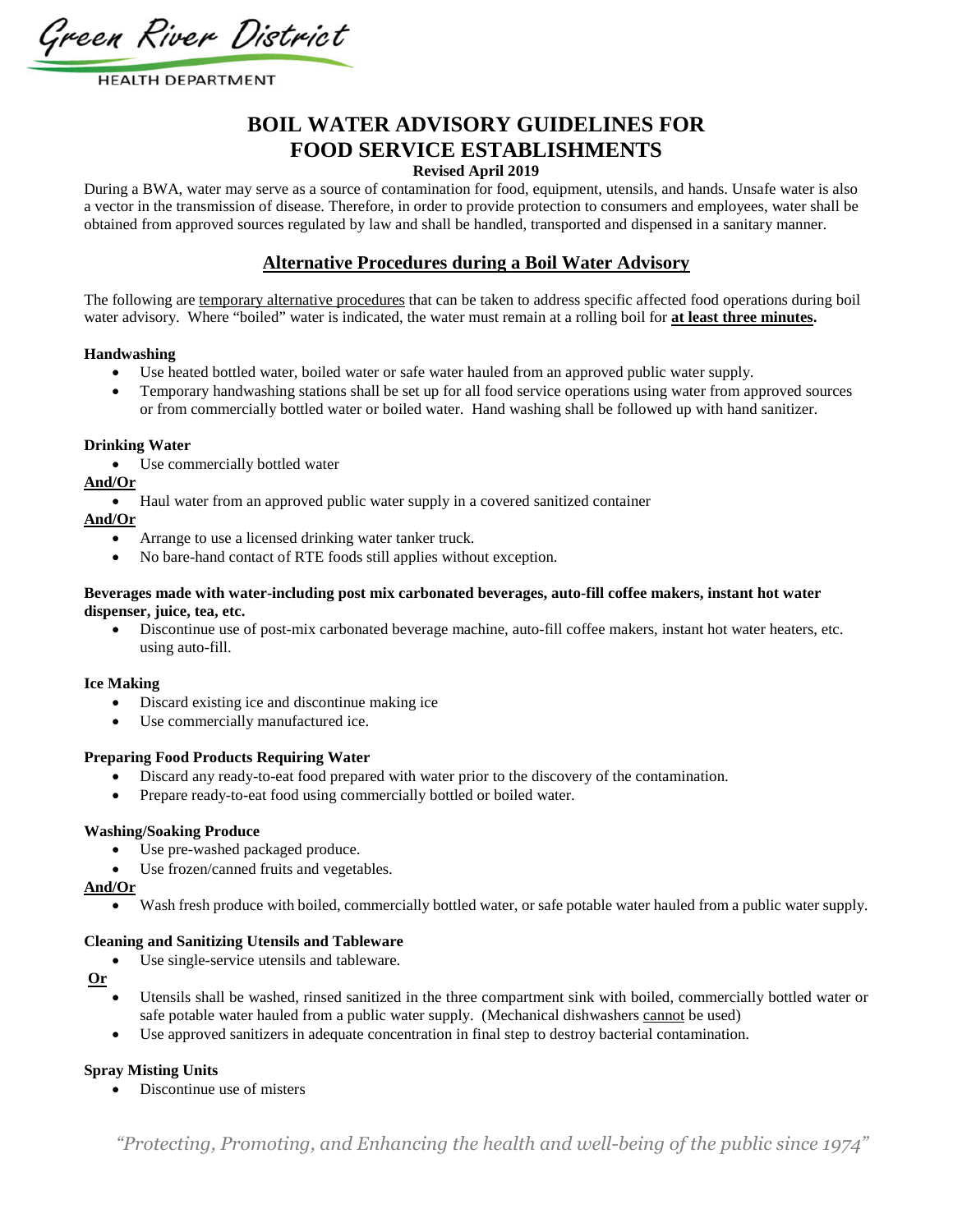Green River District

# **When You Have Been Informed That the Water Supply is Safe Again**

## **A food establishment that was ordered or otherwise required to cease operations may not re-open until authorization has been granted by the regulatory authority.**

## **Recovery**

After water services has been restored and or after the "Boil Water Advisory" has lifted, insure the following:

- Flush water pipes/faucets following directions from the local water municipality authority.
- Flush, clean and sanitize equipment with water connections in accordance with manufacturer's instructions.
- Run water softeners through a regeneration cycle.
- Drain reservoirs in tall buildings.
- Flush hot water tanks.
- Change out all filters.
- Flush beverage machines
- Flush drinking fountains: run continuously for five minutes.
- Ice Machine Sanitation:
- Flush the water line to the ice machine inlet.
- Close the valve on the water line behind the ice machine and disconnect the water line from the ice machine inlet.
- Open the valve, run five gallons of water through the valve and dispose of the water.
- Close the valve.
- Reconnect the water line to the ice machine inlet.
- Open the valve.
- Flush the water lines to in the ice machine.
- Turn on the machine.
- Make ice for one hour and dispose of the ice.
- Clean and sanitize all parts and surfaces that were in contact with any contaminated water and ice following the manufacturer's instructions.

**Employee information:** Post signs or copies of the water system's health advisory. Develop a plan to notify and educate employees about water emergency procedures.

The health department, in consultation with the Food Safety Branch, may modify or alter the above BWA guidelines as deemed necessary to protect the consumer's health.

## FOR MORE INFORMATION CONTACT SERVICES AND THE SERVICES OF STREET AND THE SERVICES OF STREET AND THE SERVICES OF STREET AND THE SERVICES OF STREET AND THE SERVICES OF STREET AND THE SERVICE OF STREET AND THE SERVICE OF STRE